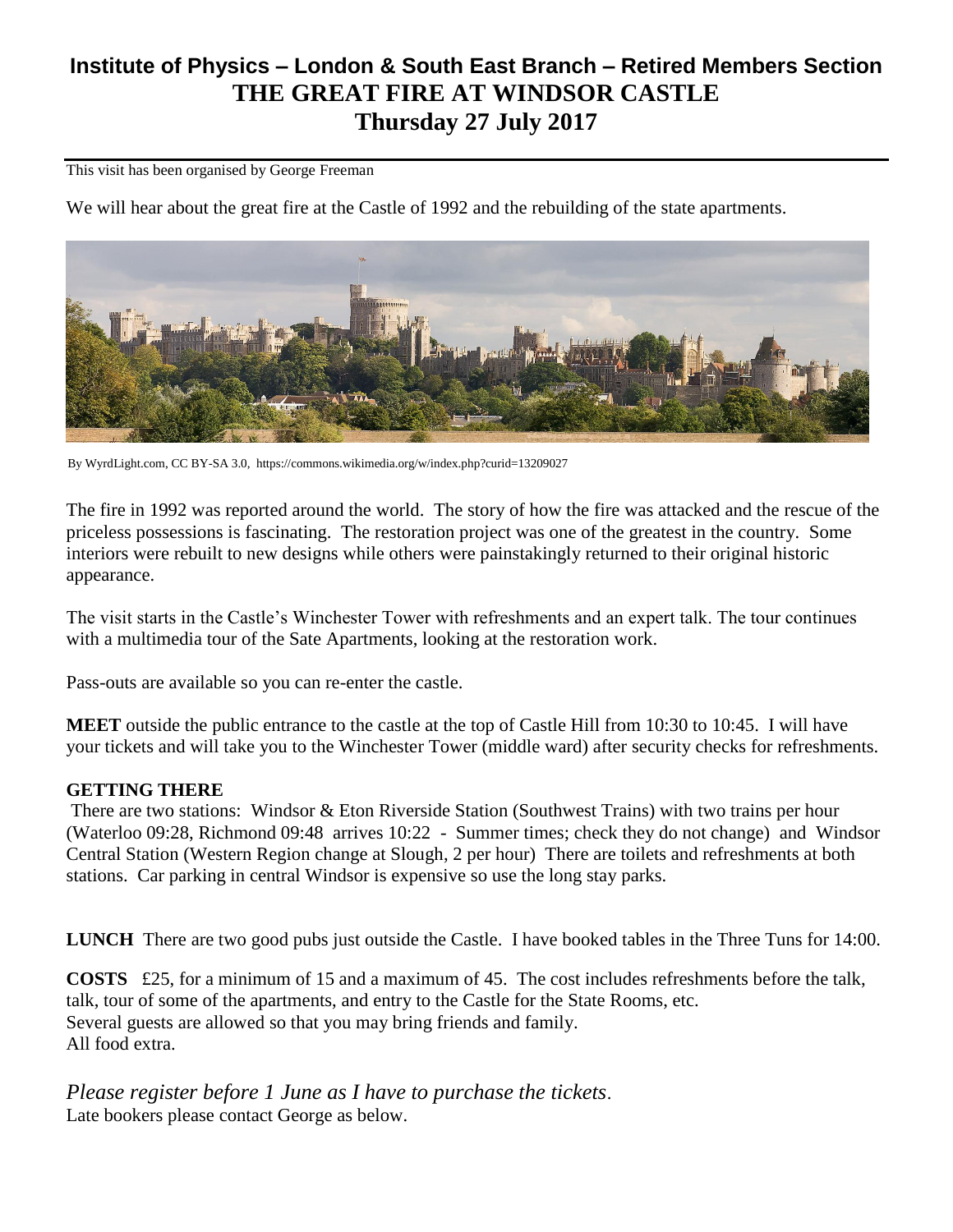## **TIMETABLE**

| $10:30 - 10:45$ | Assemble outside the public entrance at the top of Castle Hill              |
|-----------------|-----------------------------------------------------------------------------|
| 11.00           | Walk to the Winchester Tower.                                               |
| $11:30 - 14:00$ | Refreshments, talk, tour of the library and free wandering around the State |
|                 | Apartments.                                                                 |
| 14:00           | Walk to the pub for lunch                                                   |
|                 | <b>Re-enter the Castle</b>                                                  |
| 16.00           | State rooms close                                                           |

Re-entry is via wrist bands or yearly pass.

## **CONTACTS**

Before the meeting. Tony Colclough 020 8398 0766 or 07801 698 336 [tonycolclough@tiscali.co.uk](mailto:tonycolclough@tiscali.co.uk) Or [georgefreeman@georgefreeman.force9.net](mailto:georgefreeman@georgefreeman.force9.net) 020 8979 1271 On the morning only George Freeman 07941 916 944